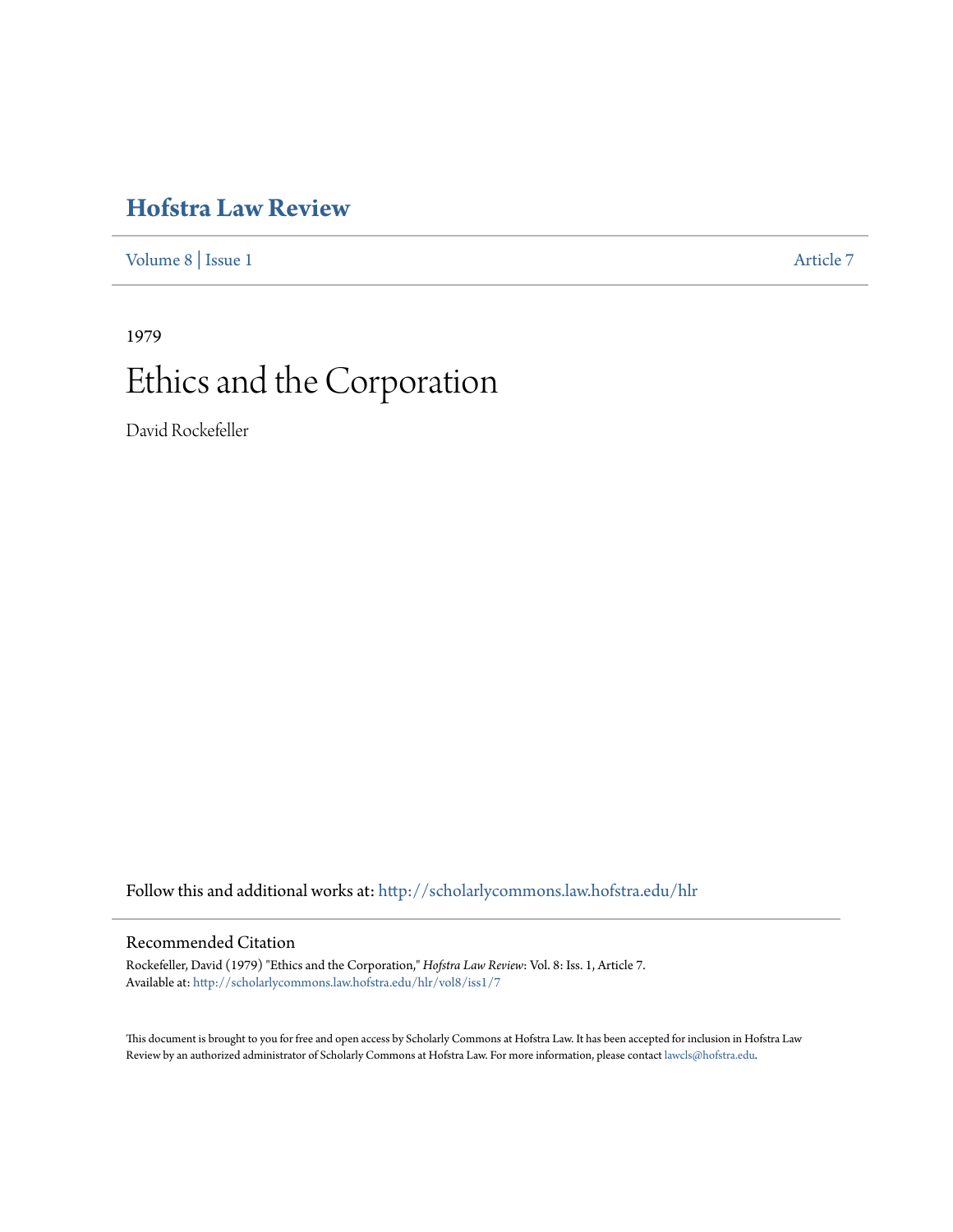# **ETHICS AND** THE CORPORATION

## *David Rockefeller\**

We have been hearing a great deal lately about the want of ethics in public and private life, about the need to set standards and pass laws affecting official and private behavior. The danger in all this is that we may substitute platitudes for deeds, that we will talk too much and do too little. For while ethical ideas do lend themselves to codes and to statements of principle, their real force and validity can come only from putting them into effect. Nevertheless, we must start with ideas and principles. Every society, every institution, every organization, and every individual needs a set of moral guidelines, not only for internal governance but also for the conduct of its external affairs. In large parts of the world today people have minimal need for codes of ethics, because their governments tell them how to think, how to express themselves, how to act, and how to serve the state. But a moral foundation is imperative in a free society that affords each individual the latitude for independent thought and action. Without ethical values a free society would become a jungle, and then, seeking order at any price, would soon find itself no longer free.

Making free choices in areas where there are competing interests are among the toughest problems faced by a free society. Some examples that come to mind are the conflicts between the demands for more energy and the pleas for a cleaner environment; the conflict between the public's right to know and the individual's or the institution's right to privacy; the widening breach between the democratic ideal of equality and the respect that has traditionally been accorded to excellence within a democracy. In resolving these differences ethical considerations guide our ultimate decisions and actions. A simple sense of responsibility and duty to others can probably help us more than months of congressional and editorial debate. We all know, for example, that the world must have more energy if it is to raise the living standards of a still-growing population and accommodate the crying needs of the poor and underprivileged. We also know that it would be against the long-run interest of society to obtain that energy at the expense of an unacceptable

<sup>\*</sup> Chairman of the Board of Directors, The Chase Manhatttan Bank, N.A.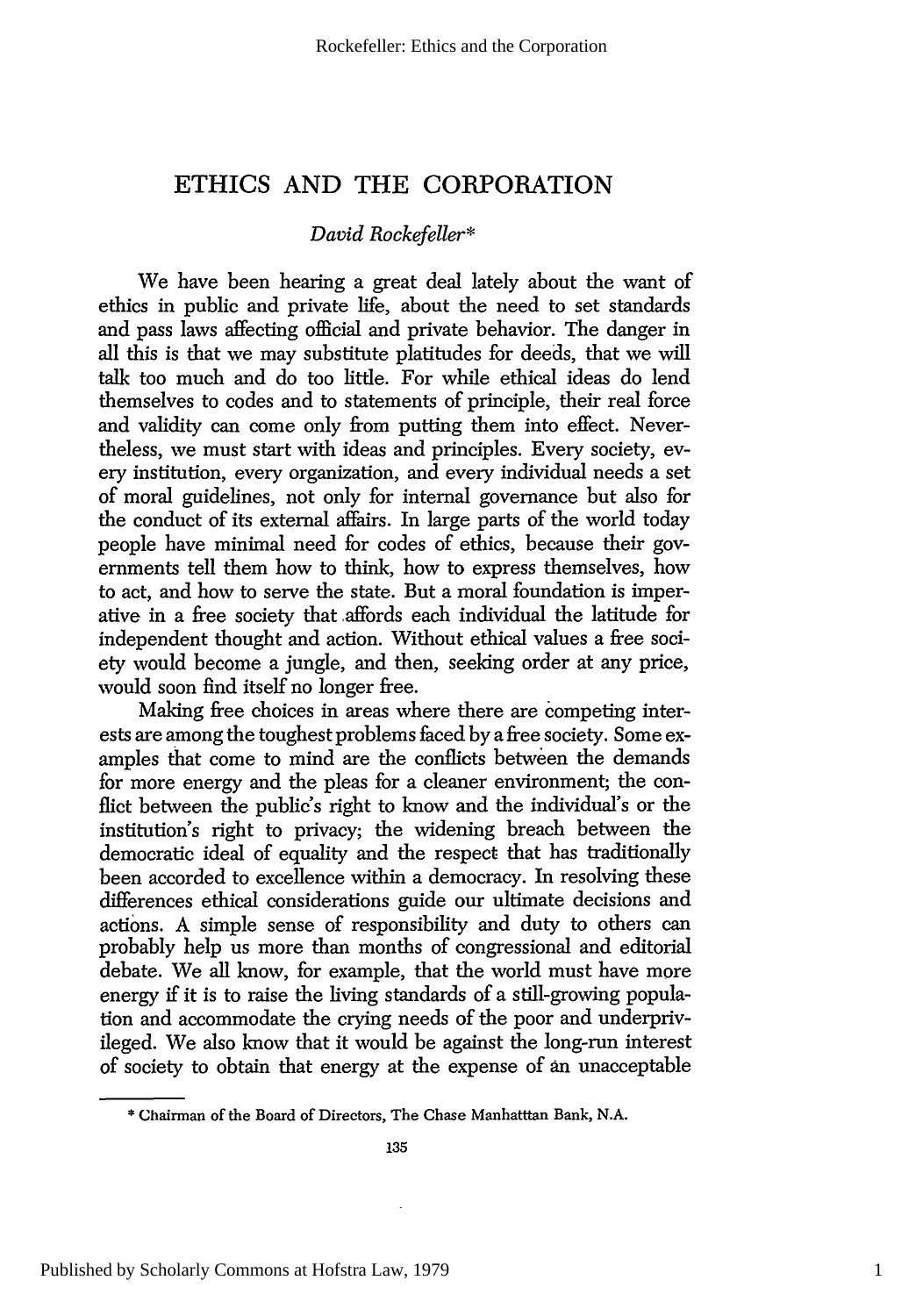#### **136** *HOFSTRA LAW REVIEW* [Vol. 8:135

level of pollution. Making the necessary trade-offs will require a high order of moral and responsible behavior on the part of all elements of society—the producers of energy, the regulators in government, and the public at large.

It is clear that ethics must play an important role in the search for solutions to our problems. From my own perspective, that becomes most obvious in the world of business. Ethical principles are the glue that holds the business system of a free enterprise society together. Business runs on mutual trust and confidence that others will live up to their word. The marketplace, which is the heart of a business society, could not exist without it. As Benjamin Franklin once observed, "If the rascals knew the advantage of virtue, they would become honest men out of rascality."<sup>1</sup> Stanley Marcus, of the Nieman-Marcus Stores, expressed the same thought another way in his memoirs: "There is never a good *sale* for Nieman-Marcus unless it's a good *buy* for the customer."2 The real point is that honesty is not only good business policy, it is also a vital ingredient for carrying on a successful business.

By and large, I believe that the typical American business enterprise is keenly aware of this and has made a genuine effort over the past decade to improve its performance in serving society's needs. Indeed the term "social responsibility" has become a permanent part of the corporate lexicon. Many companies, however, have encountered problems in applying the concept to their dayto-day business operations. To some, social responsibility has meant stepping-up financial contributions to urban projects. Other companies have undertaken programs to minimize pollution, train the hard-core unemployed, or counsel the disadvantaged. All of these are valid answers but, frankly, we often have a hard time coming to grips with what we mean by the concept.

Clearly, however, with our country's confidence badly shaken by disturbing disclosures of corporate bribery, illegal campaign contributions, and scandal at the highest levels, business has no choice but to alter dramatically the way it discharges its social responsibilities. Specifically, the time has come for companies to move beyond narrow notions of corporate social responsibility and to adopt instead a more deep-rooted and pervasive framework of ethical policies and procedures that will guide every decision the corporation makes.

*<sup>1.</sup> Quoted in* **C. VAN** DOREN, BENJAMIN FRANKLIN 650 (1938).

<sup>2.</sup> **S. MARCUS,** MINDING **THE STORE** 3 (1974) (emphasis in original).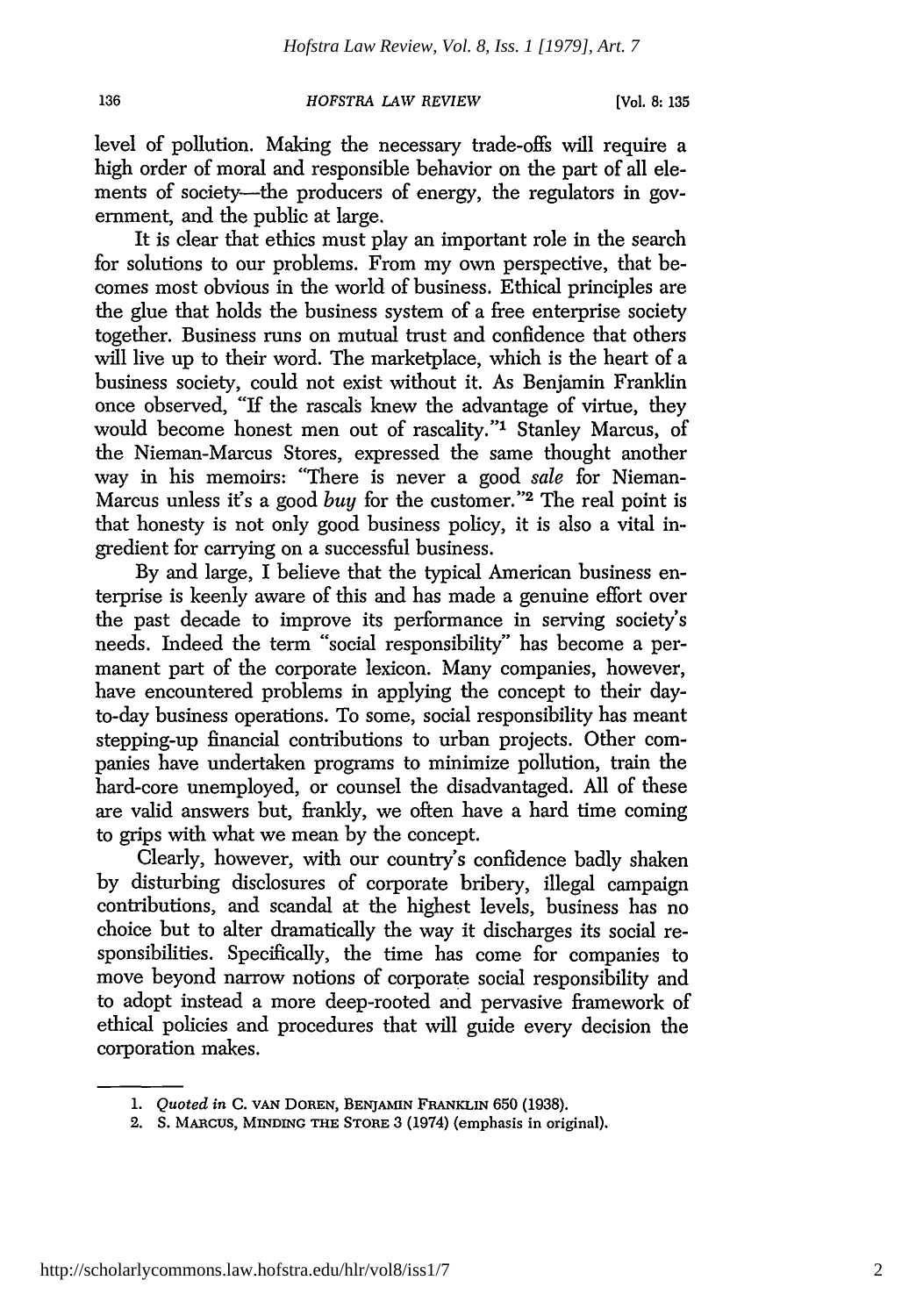**1979]**

#### *CORPORATE ETHICS*

Ethics are already incorporated into management decisions in most American companies, but on an individual, intuitive basis. The challenge now is to "institutionalize" ethics by shaping specific corporate codes of conduct and integrating ethical practices more firmly into corporate policy. Developing a comprehensive code of ethics for a corporation is no easy task. One of my colleagues at Chase Manhattan Bank compares it to "nailing a custard pie to the wall": Moral generalities are often too broad to be meaningful; yet a complete list of "thou shalts" and "thou shalt nots" is not only impossible, but also too restrictive of individual freedom of choice and action.

At Chase Manhattan Bank we took an approach somewhere between these extremes. We sought first to establish a proper climate for making ethical decisions within the bank; and second, to provide illustrations that built a framework that provides practical guidance. We based our approach on four fundamental cornerstones that for us seemed essential to the highest standards of business conduct: (1) Honesty and candor in all activity, (2) integrity in the use of corporate resources, (3) avoidance of conflicts of interest, and (4) fairness in dealings with all.

Let me illustrate briefly how we apply these values in our normal course of doing business at Chase. The nature of the banking business demands that we practice absolute honesty in all our affairs. Banking is based on mutual trust, on the faith and confidence of the public. In a working sense, this translates into strict internal policies governing personal fees, commissions, solicitation or acceptance of gifts, and the like. It also demands an atmosphere that fosters candor among our employees in reporting promptly any questionable or illegal action that may come to their attention.

As for integrity, a bank's right and ability to manage the resources for which it is responsible is affected, directly or indirectly, by many different constituencies--our stockholders, our customers, governmental agencies, the communities we serve, our staff, and the public at large. In dealing with these diverse groups, it is critical that we treat these resources in the most prudent and proper manner. This has profound implications, for example, in setting loan policy, which touches the lives and interests of many. Chase's general policy is to pay strict attention to the legal, moral, and social implications of all of its loan decisions, over and above our normal concern that we make safe loans at a fair return.

In the case of loans to South Africa, for example, this approach has resulted in a policy that specifically excludes loans that in our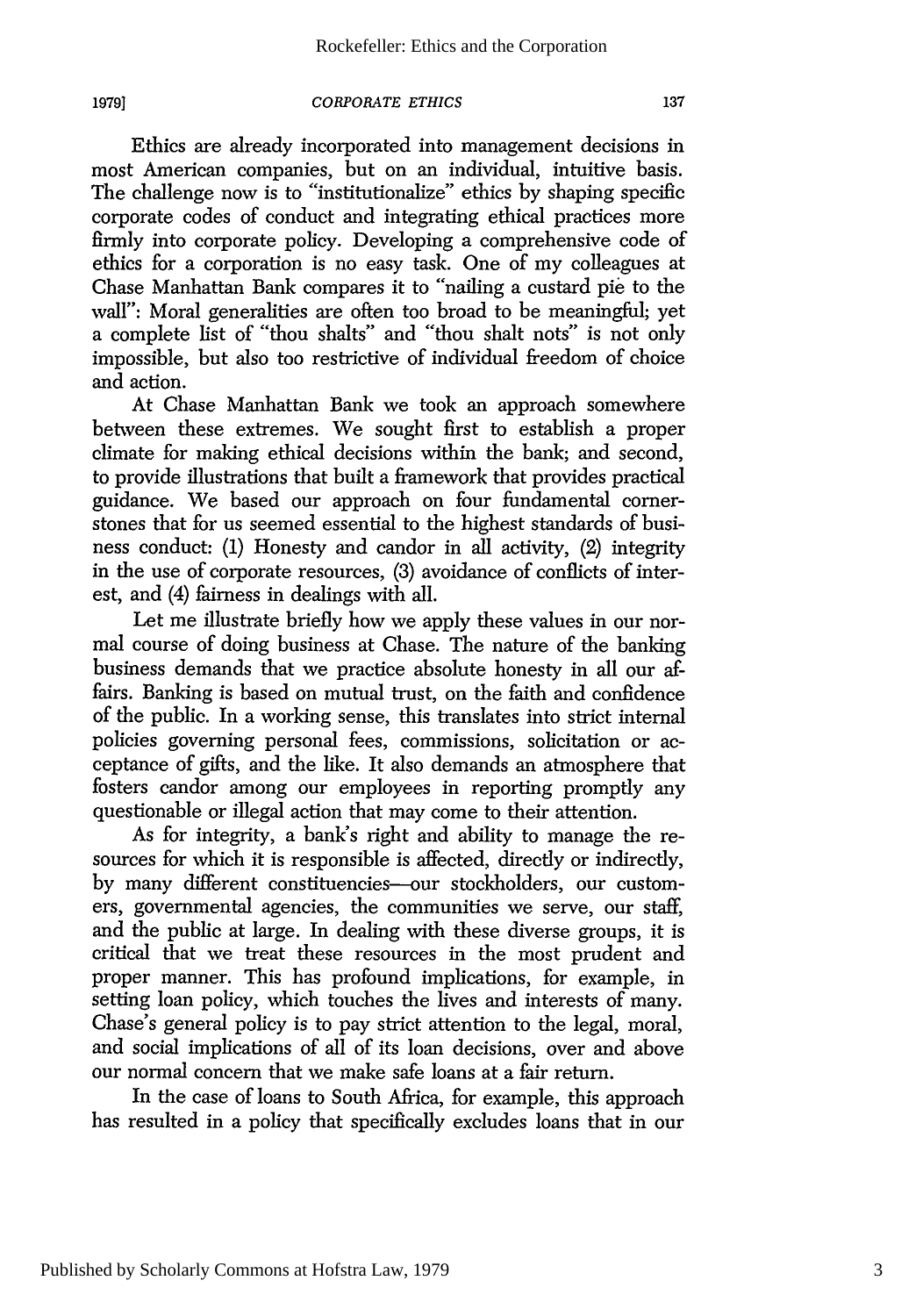#### *HOFSTRA LAW REVIEW*

judgment tend to support the government's apartheid policies or reinforce discriminatory business practices. Conversely, we are willing to consider loan proposals for projects of a productive nature that we believe will result in social and economic benefits for all South Africans. Invariably, our policies with respect to a particular part of the world will change as circumstances change. Recently, Chase and two other United States banks agreed to provide thirty-three million dollars in loans to urban blacks in South Africa for housing construction. The funds will be channeled through the Urban Foundation, a private business group promoting constructive social change in South Africa. Perhaps the effort will not make a significant dent in apartheid, but it should make a contribution to improving the living standards of thousands of South African blacks. While I do not doubt the sincerity of those who oppose all corporate involvement in South Africa, it is doubtful whether they have fully considered the fundamental economic needs of the majority of South Africans. Government and business alike must give as much consideration to the ultimate effects of their policies as they give to their intent.

To be sure, there is a certain risk inherent in linking lending policy to a set of ethical standards. But taking risks lies at the very essence of our free enterprise system. And ethical risks, like other business risks, must be weighed in the final balance, because avoiding them ignores our public trust.

The third cornerstone of Chase's Code of Ethics is to avoid conflicts of interest. Like lawyers and doctors, bankers enjoy a special relationship with their customers. Because we must understand in great depth the financial aspects of so many individuals and organizations, it is essential that we avoid conflicts of interest internally or breaches of confidence externally.

The fourth and final tenet of our ethical code is a commitment to total fairness in our dealings with all. Internally, this means maintaining high standards in employment practices and continuing the traditional social responsibility efforts: Affirmative action, **job** enrichment, training and educational opportunity programs, and the like. Externally, fairness requires that we treat customers, potential customers, and the communities we serve with respect and understanding-as indeed we would have them treat us.

In creating our own code of ethics we borrowed much from others and from the long traditions of civilized societies. Essentially, what we have learned is that corporate morality must be based on principle, not self-serving policy, and on conviction, not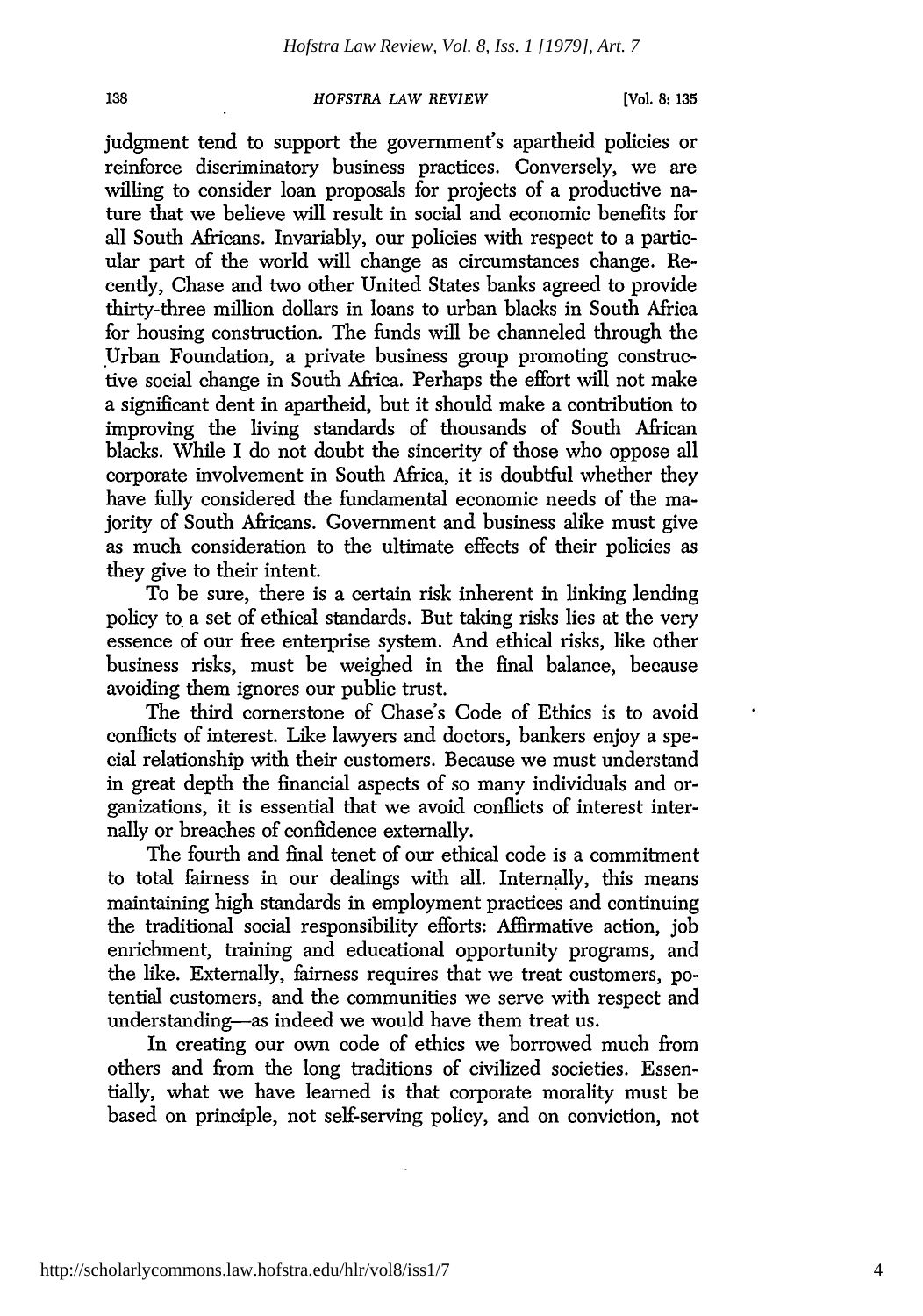### *CORPORATE ETHICS*

1979]

expediency. It must not be steered by the way the wind happens to be blowing, but must hold firm in the face of adverse winds. The code reaffirms our belief that ethics are an essential ingredient of business behavior, and that honesty, integrity, and fair dealings are sound business practices as well as vital parts of our moral underpinning. Unfortunately, in many parts of our society cynicism has reached the point where such reaffirmation is necessary, and where dishonesty and unfairness need to be restigmatized in the minds of many.

While values are intensely personal, the most successful nations and the strongest societies and institutions are those in which values are clearly perceived and widely shared. With some careful soul-searching, I think we could quickly discover that our values as a nation are not as fragmented, not as divergent, not as irreconcilable as many believe. If this is so, it should be possible to mitigate many of the differences and conflicts of the past and pursue with renewed determination and judicious balance the achievement of a greater and deeper sense of mutuality and brotherhood.